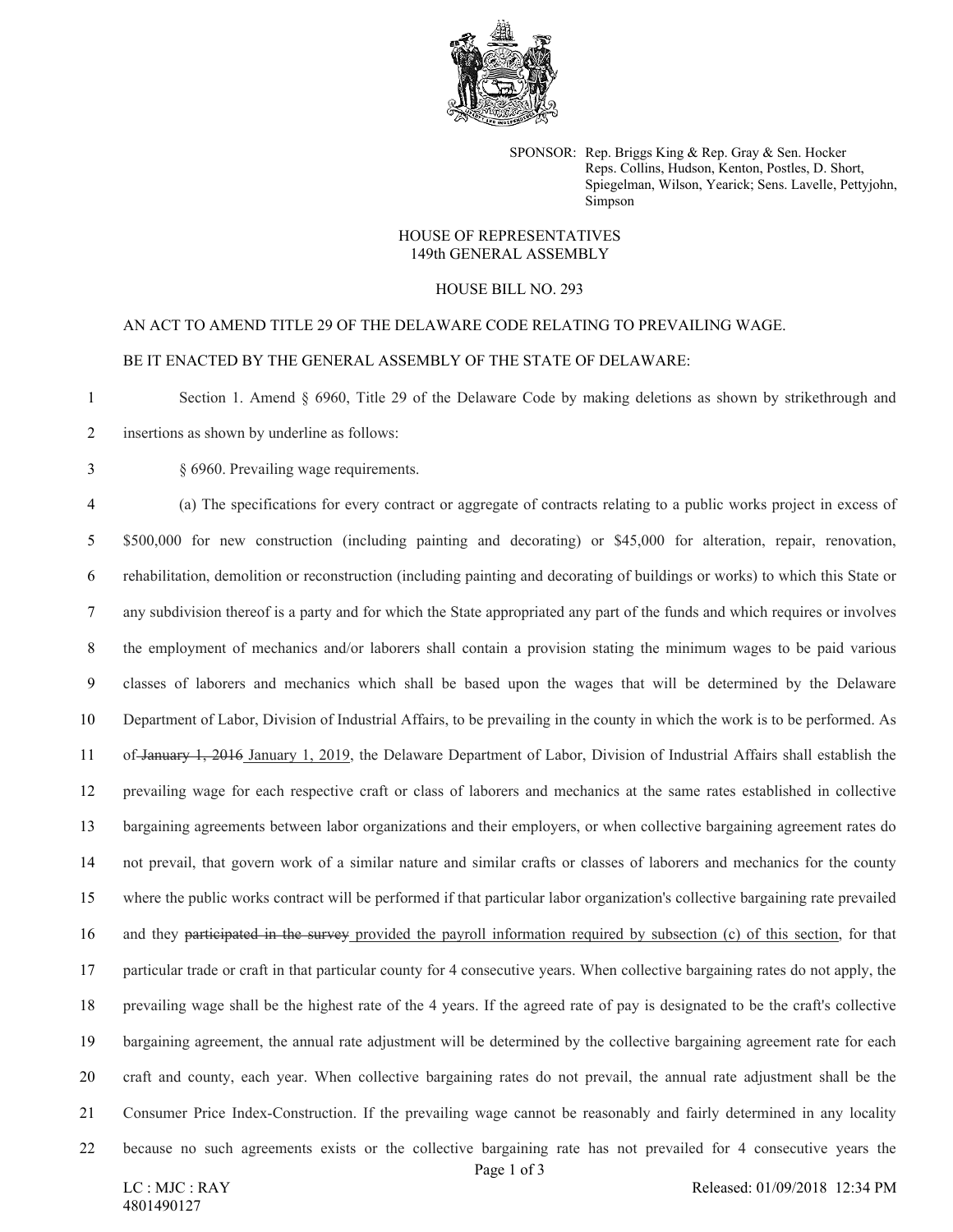23 Department shall use the prevailing wage as established by the Department's annual prevailing wage survey Department

based on the payroll information required by subsection (c) of this section. The Department shall establish the prevailing

wage as the wage paid to the majority of workers or, in the absence of a majority, the average of the wages paid, weighted

by the number of workers paid at each rate. There will be a 1-time challenge of the prevailing wage rate per cycle as in the

Department regulations.

 For each respective craft or class of laborers or mechanics, the craft or class whose collectively bargained wages as of January 1, 2015, for that particular labor organization's collective bargaining rate prevailed for that particular trade or craft in that particular county is the prevailing wage rate and whose rate has prevailed for 4 of the last 5 years, or will prevail in the future for 4 consecutive years, shall have their collective bargaining agreement adopted as the prevailing wage rate negotiated by industry standards between workers and employers and the raise be determined by the collective

bargaining agreement rate as of September 1 for that craft, county, and year.

All other provisions of this law are to remain unchanged.

 (c) Every contract based upon these specifications shall contain a stipulation that sworn payroll information, as required by the Department of Labor, be furnished weekly. The Department of Labor shall keep and maintain the sworn payroll information for a period of 6 months from the last day of the work week covered by the payroll as long as the Department determines is necessary to use this information to set the prevailing wage under subsection (a) of this section.

(l ) A Prevailing Wage Advisory Committee is established to provide advice to the General Assembly as to how

the prevailing wage survey can be improved or whether the survey should be eliminated. The Prevailing Wage Advisory

Committee shall provide a report to the General Assembly no later than January 20, 2016. The Committee shall have 7

- members appointed to 4-year terms. There shall be:
- (1) Two members of the House of Representative appointed by the Speaker of the House of Representatives;
- (2) Two members of the Senate appointed by the President Pro Tempore;
- (3) The Secretary of the Department of Labor or designee appointed by the Secretary of the Department of
- Labor, who shall be the chair of the committee;
- (4) A member of the Delaware Building and Construction Trades Council appointed by the President of the
- Council; and
- (5) A member of the Associated Builders and Contractors, Inc. appointed by the President of the Associated Builders and Contractors, Inc.
- The committee shall have its first meeting no later than September 1, 2015. The Committee will sunset after 4
- years unless extended by law. [Repealed.]